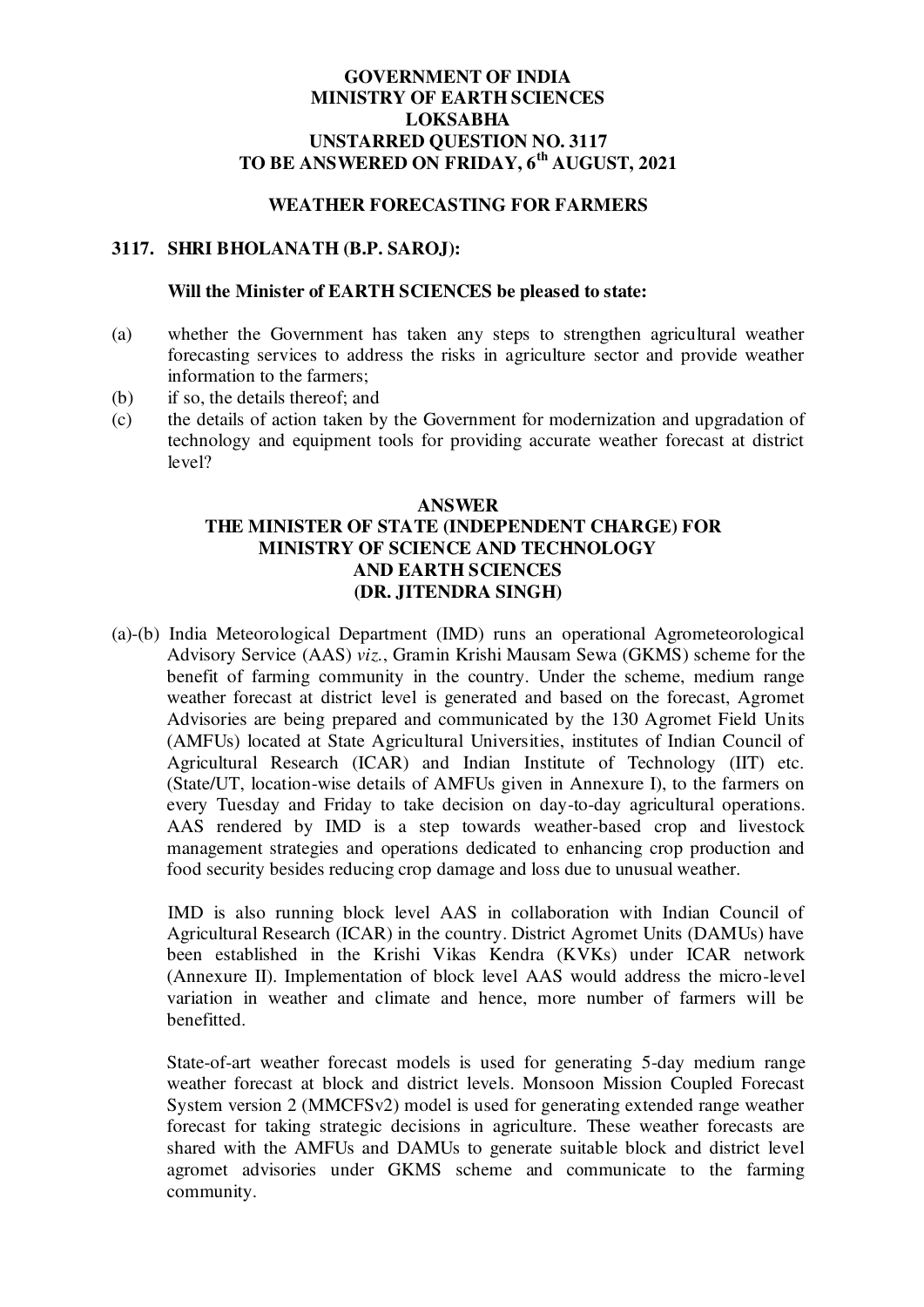(c) Agromet advisories are communicated to the farmers through multichannel dissemination system like print and electronic media, Door Darshan, radio, internet etc. including SMS using mobile phones through Kisan Portal launched by Ministry of Agriculture and Farmers' Welfare and also through private companies under Public Private Partnership (PPP) mode. At present, 43.37 million farmers in the country receive the Agromet advisories through SMS directly.

IMD is taking continuous efforts to popularize the service among the farming community by organising Farmers' Awareness Programmes (FAPs) in collaboration with AMFUs and DAMUs in various parts of the country. IMD along with the experts from AMFUs and DAMUs also participate in Kisan Melas, Farmers' Day etc. to create awareness about the services, so that more farmers get benefitted.

A mobile App named 'Meghdoot' has been launched by Ministry of Earth Sciences, Government of India to help the farmers to get the weather information and related agromet advisories specific to their districts.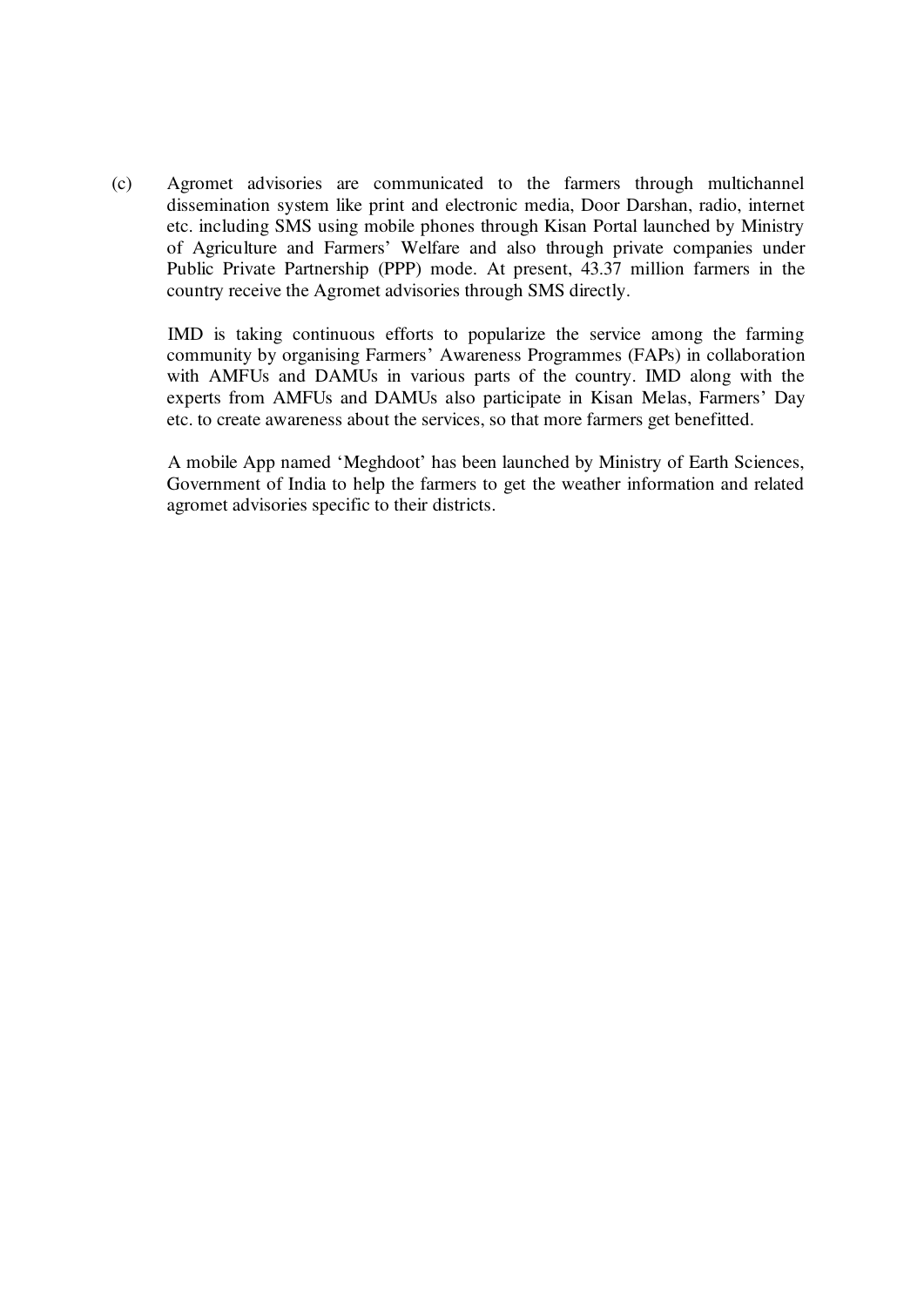# **Annexure I**

# **State/Union Territory wise details of AMFUs**

| S.No           | <b>State</b>                                  | <b>AMFU</b>  | <b>Districts under AMFU</b>                                                                                                                                                                                            | <b>AMFU Parent</b><br><b>District</b> |
|----------------|-----------------------------------------------|--------------|------------------------------------------------------------------------------------------------------------------------------------------------------------------------------------------------------------------------|---------------------------------------|
| $\mathbf{1}$   | <b>A AND N</b>                                | Port Blair   | Nicobar, South Andaman,                                                                                                                                                                                                | South                                 |
|                | <b>ISLANDS</b>                                |              | North And Middle Andaman                                                                                                                                                                                               | Andaman                               |
| $\overline{2}$ | <b>ANDHRA</b>                                 | Anakapalle   | Srikakulam, Vizianagaram,                                                                                                                                                                                              | Visakhapatnam                         |
|                | <b>PRADESH</b>                                |              | Visakhapatnam                                                                                                                                                                                                          |                                       |
|                |                                               | Anantpur     | Anantapur, Kurnool                                                                                                                                                                                                     | Anantapur                             |
|                |                                               | Chintapalle  | East-Godavari                                                                                                                                                                                                          | East-Godavari                         |
|                |                                               | Lam(Guntur)  | West-Godavari, Krishna, Guntur<br>Prakasam                                                                                                                                                                             | Guntur                                |
|                |                                               | Tirupati     | Chittoor, Cuddepah, Nellore                                                                                                                                                                                            | Chittor                               |
| 3              | <b>ARUNAC</b><br><b>HAL</b><br><b>PRADESH</b> | <b>Basar</b> | Anjaw, Changlang, Dibang Valley,<br>East Kameng, East Siang, Kurung<br>Kumey, Lohit, Lower Dibang<br>Valley, Lower Subansiri, Tawang,<br>Tirap, Upper Siang, Upper<br>Subansiri, West Kameng, West<br>Siang, Papumpare | <b>West Siang</b>                     |
| $\overline{4}$ | <b>ASSAM</b>                                  | Diphu        | Karbi Anglong, North Cachar Hills                                                                                                                                                                                      | Karbi Anglong                         |
|                |                                               | Gossaigaon   | Goalpara, Kamrup,<br>Nalbari, Barpeta, Dhubri,<br>Kokrajhar, Bongaigaon,<br>Baksha, Chirang, Kamrup Metro,                                                                                                             | Kokrajhar                             |
|                |                                               | Jorhat       | Golaghat, Jorhat, Sivasagar<br>Dibrugarh, Tinsukia                                                                                                                                                                     | Jorhat                                |
|                |                                               | Karimganj    | Karimganj, Hailakandi, Cachar                                                                                                                                                                                          | Karimganj                             |
|                |                                               | Shillongani  | Nagaon, Marigaon                                                                                                                                                                                                       | Nagaon                                |
|                |                                               | Sonitpur     | Dhemaji,Lakhimpur,Sonitpur<br>Udalgiri, Darrang                                                                                                                                                                        | Sonitpur                              |
| 5              | <b>BIHAR</b>                                  | Pusa         | West Champaran, East Champaran,<br>Gopalganj, Siwan, Saran,<br>Sitamarhi, Muzaffarpur,<br>Madhubani, Darbhanga,<br>Samastipur, Sheohar, Begusarai,<br>Vaishali                                                         | Samastipur                            |
|                |                                               | Sabour       | Sheikhpura, Luckeesarai, Jamui,<br>Munger, Banka, Bhabua, Rohtas,<br>Aurangabad-Bihar, Buxar, Bhojpur,<br>Jahanabad, Gaya<br>Nalanda, Nawada, Bhagalpur,<br>Arwal, Patna                                               | Bhagalpur                             |
|                |                                               | Agwanpur     | Saharsa, Purnia, Katihar, Supaul,<br>Khagaria, Madhepura, Kishanganj,<br>Araria                                                                                                                                        | Saharsa                               |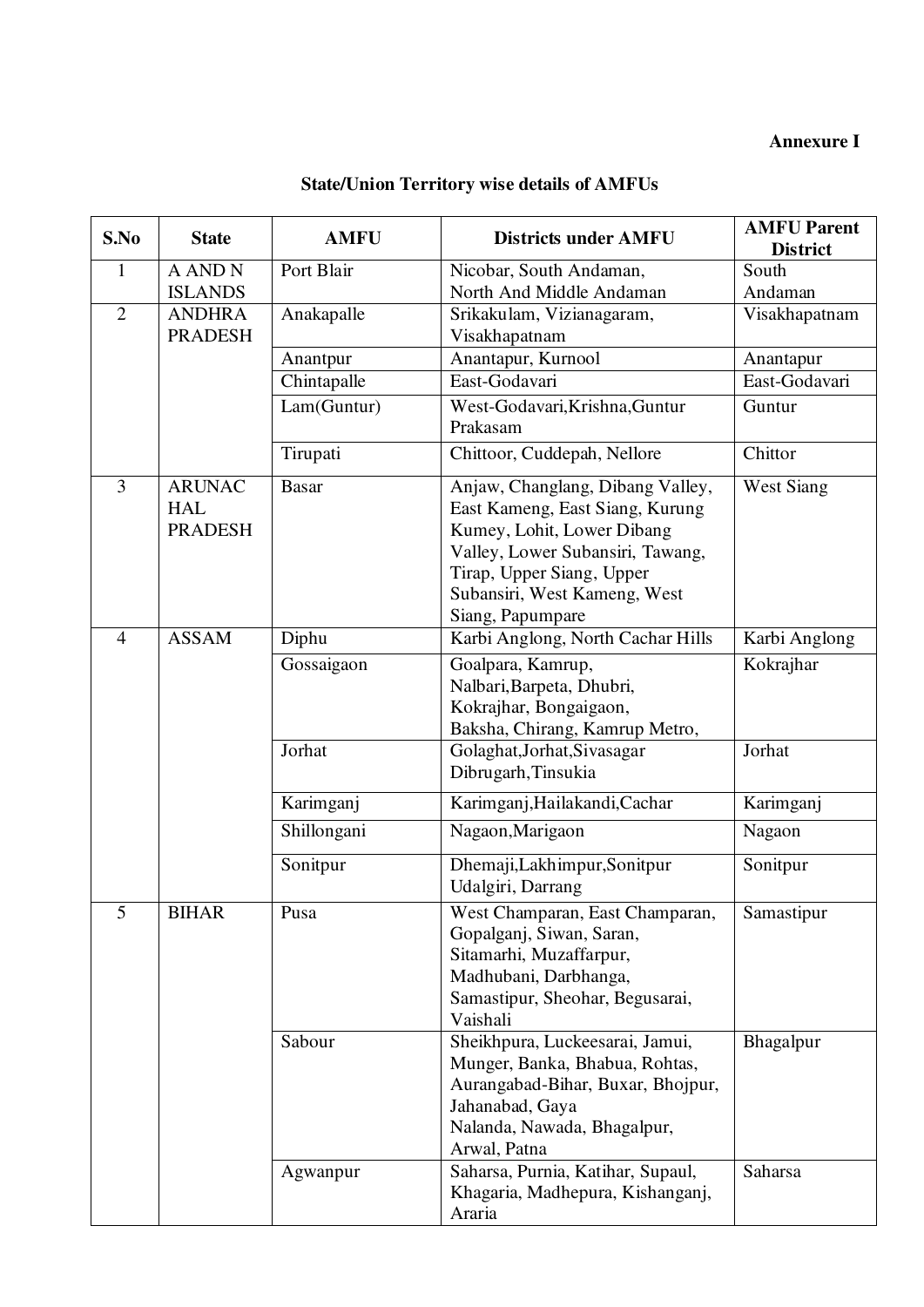| 6  | <b>CHHATTI</b><br><b>SGARH</b> | Ambikapur         | Surguja<br>(Ambikapur), Koriya, Jashpur,<br>Balrampur, Surajpur                                                              | Surguja                 |
|----|--------------------------------|-------------------|------------------------------------------------------------------------------------------------------------------------------|-------------------------|
|    |                                | Jagadalpur        | Bastar, Bijapur, Dantewara,<br>Narayanpur, Kondagaon, Sukma                                                                  | <b>Bastar</b>           |
|    |                                | Raipur            | Raipur, Korba, Raigarh, Bilaspur,<br>Kabirdham(Karwardha),                                                                   | Raipur                  |
|    |                                |                   | Rajnandgaon, Durg, Mahasamund,<br>Dhamtari, Janjgir, Kanker, Baloda<br>Bazar, Gariyaband, Balod,<br>Bemetara, Mungeli        |                         |
| 7  | <b>DELHI</b>                   | Delhi             | North Delhi (Narela)                                                                                                         | North Delhi<br>(Narela) |
| 8  | <b>GUJARAT</b>                 | Anand             | Panch Mahals, Dohad, Vadodara,<br>Kheda, Anand, Chhota Udaipur,<br>Mahisagar                                                 | Anand                   |
|    |                                | Arnej             | Ahmedabad, Bhavnagar, Botad                                                                                                  | Ahmedabad               |
|    |                                | Bhachau           | Kachchh                                                                                                                      | Kachchh                 |
|    |                                | Dantiwada         | Banas Kantha, Sabar Kantha,<br>Gandhinagar, Mahesana, Patan,<br>Aravalli                                                     | Banas Kantha            |
|    |                                | Junagadh          | Junagadh, Gir Somnath, Porbandar                                                                                             | Junagadh                |
|    |                                | Maktampur         | Bharuch, Surat, Narmada, Tapi                                                                                                | <b>Bharuch</b>          |
|    |                                | Navasari          | Dangs, Valsad, Navsari                                                                                                       | Navsari                 |
|    |                                | Targhadia         | Jamnagar, Rajkot, Amreli,<br>Surendranagar, Devbhoomi<br>Dwarka, Morbi                                                       | Rajkot                  |
| 9  | <b>HARYAN</b><br>A             | Kaul              | Panchkula, Ambala, Yamuna<br>Nagar, Kurukshetra, Kaithal,<br>Karnal, Panipat,<br>Sonipat, Gurgaon, Faridabad, Jind,<br>Mewat | Kaithal                 |
|    |                                | Hissar            | Palwal, Sirsa, Fatehabad, Hissar,<br>Bhiwani, Mahendragarh,<br>Rewari, Rohtak<br>Jhajjar                                     | Hissar                  |
| 10 | <b>HIMACH</b>                  | Seobagh           | Kullu, Mandi                                                                                                                 | Kullu                   |
|    | AL<br><b>PRADESH</b>           | Kukumsheri        | Kinnaur, Lahaul And Spiti                                                                                                    | Lahaul and<br>Spiti     |
|    |                                | Palampur          | Una, Hamirpur-Hp, Kangra,<br>Chamba                                                                                          | Kangra                  |
|    |                                | Nauni (Solan)     | Solan, Shimla, Bilaspur-Hp,<br>Sirmaur                                                                                       | Solan                   |
| 11 | <b>JAMMU</b>                   | Chatha (Jammu)    | Jammu, Kathua, Reasi, Samba                                                                                                  | Jammu                   |
|    | <b>AND</b>                     | Leh               | Leh, Kargil                                                                                                                  | Leh                     |
|    | <b>KASHMIR</b>                 | Pahalgam(Rajouri) | Doda, Punch, Rajouri, Udhampur,<br>Ramban                                                                                    | Rajouri                 |
|    |                                | Srinagar          | Srinagar, Badgam, Kupwara,<br>Baramula, Pulwama, Anatnag,<br>Bandipore, Shopian, Kulgam,<br>Ganderbal                        | Srinagar                |
| 12 | <b>JHARKAN</b>                 | Dumka             | Sahebganj, Godda, Pakaur,                                                                                                    | Dumka                   |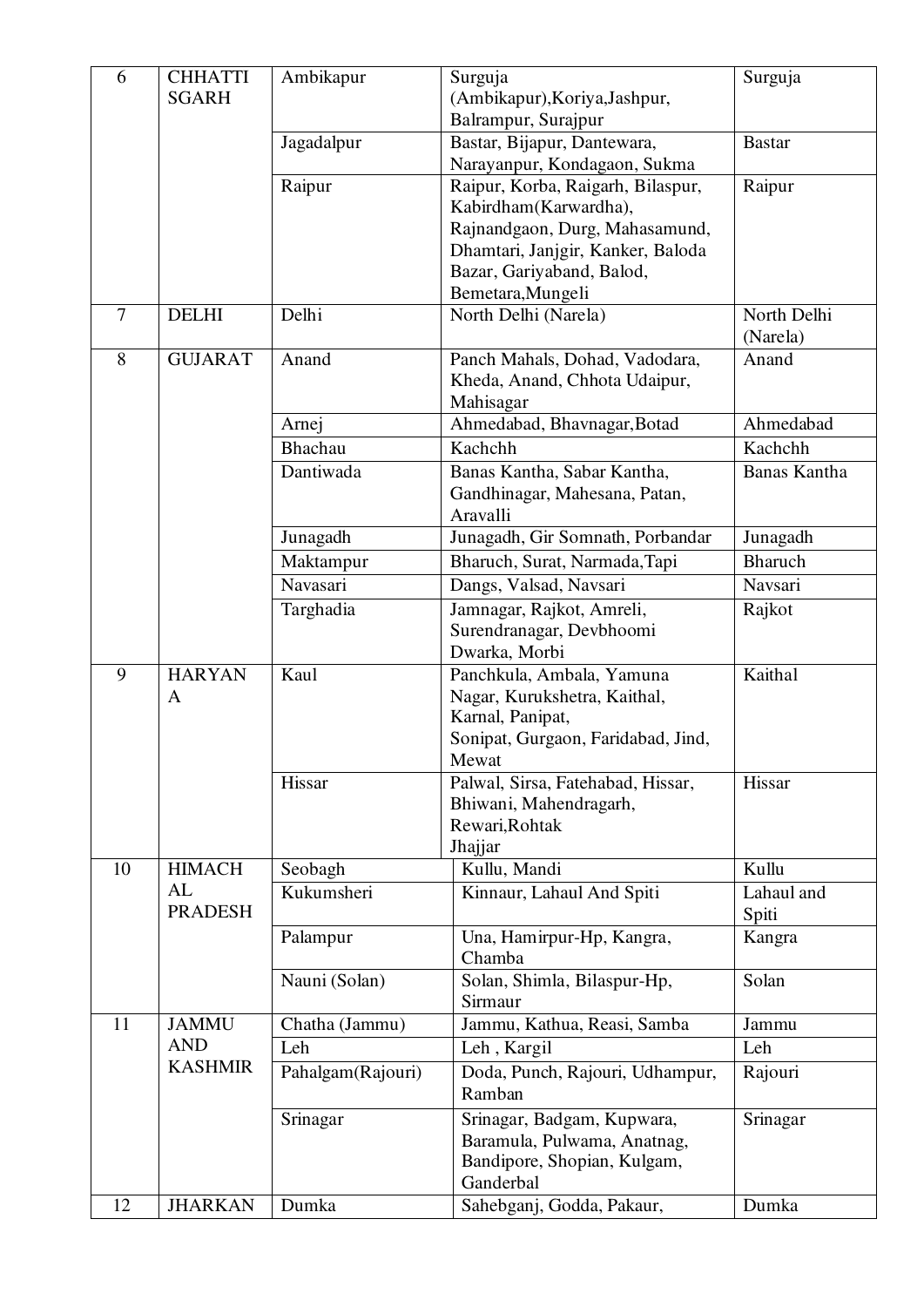|    | D              |                      | Dumka, Devghar, Giridih,                             |                     |
|----|----------------|----------------------|------------------------------------------------------|---------------------|
|    |                |                      | Dhanbad, Jamtara, Koderma                            |                     |
|    |                | Ranchi               | Garhwa, Palamau, Lohardaga,                          | Ranchi              |
|    |                |                      | Gumla, Latehar, Simdega,                             |                     |
|    |                |                      | Ramgarh, Khunti, Ranchi,                             |                     |
|    | Darisai        |                      | Bokaro, Hazaribagh, Chatra                           |                     |
|    |                |                      | West Singhbhum, Saraikela, East                      | East                |
|    |                |                      | Singhbhum                                            | Singhbhum           |
| 13 | <b>KARNAT</b>  | Bengaluru            | Bengaluru Rural, Bengaluru                           | Bengaluru           |
|    | <b>AKA</b>     |                      | Urban, Kolar, Chickballapur,                         | Urban               |
|    |                |                      | Ramnagar                                             |                     |
|    |                | <b>Bidar</b>         | <b>Bidar</b>                                         | <b>Bidar</b>        |
|    |                | Vijayapura           | Vijayapura, Gadag, Bagalkot                          | Vijayapura          |
|    |                | Brahamavar           | Udupi, Dakshin Kannad                                | Udupi               |
|    |                | Dharwad              | Dharwad, Belgavi, Haveri                             | Dharwad             |
|    |                | Hiriyur              | Chitradurga, Davangere,                              | Chitradurga         |
|    |                |                      | Tumakuru                                             |                     |
|    |                | Naganhalli           | Mysuru, Mandya, Chamrajnagara,                       | Mysuru              |
|    |                |                      | Kodagu                                               |                     |
|    |                | Neveli               | Shivamogga, Hassan,                                  | Shivamogga          |
|    |                |                      | Chikmangaluru                                        |                     |
|    |                | Raichur              | Ballari, Kalaburgi, Koppal,                          | Raichur             |
|    |                |                      | Raichur, Yadgir                                      |                     |
|    |                | Sirsi                | <b>Uttar Kannad</b>                                  | <b>Uttar Kannad</b> |
| 14 | <b>KERALA</b>  | Ambalavayal          | Wayanad, Idukki                                      | Wayanad             |
|    |                | Kumarakom            | Allepy, Kottayam                                     | Kottayam            |
|    |                | Pillicode            | Malappuram, Kozhikode, Kannur,                       | Kasargod            |
|    |                |                      | Kasargod                                             | Thrissur            |
|    |                | Trissur(Vellanikara) | Palakkad, Thrissur, Ernakulam                        |                     |
|    |                | Vellayani            | Thiruvanathpuram, Kollam,                            | Thiruvanathpur      |
| 15 | <b>MADHYA</b>  | Chhindawara          | Pattanamthitta<br>Betul, Chhindwara                  | am<br>Chhindwara    |
|    | <b>PRADESH</b> |                      |                                                      |                     |
|    |                | Indore               | Mandsaur, Ratlam, Ujjain,<br>Dewas, Indore, Shajapur | Indore              |
|    |                |                      | Rajgarh, Neemuch                                     |                     |
|    |                | Jabalpur             | Rewa, Satna, Panna, Jabalpur,                        | Jabalpur            |
|    |                |                      | Seoni, Siddhi, Katni, Shahdol,                       |                     |
|    |                |                      | Umaria, Mandla, Dindori,                             |                     |
|    |                |                      | Balaghat, Anuppur, Singrauli                         |                     |
|    |                | Jhabua               | Jhabua, Dhar, Alirajpur                              | Jhabua              |
|    |                | Khargone             | Khandwa, Khargaon, Harda,                            | Khargaon            |
|    |                |                      | Burhanpur, Badwani                                   |                     |
|    |                | Morena               | Gwalior, Bhind, Morena,                              | Morena              |
|    |                |                      | Shivpuri, Guna, Ashoknagar,                          |                     |
|    |                |                      | Sheopur                                              |                     |
|    |                | Powerkheda           | Narsingpur, Hoshangabad                              | Hoshangabad         |
|    |                | Sehore               | Bhopal, Sagar, Damoh, Vidisha,                       | Sehore              |
|    |                |                      | Raisen, Sehore                                       |                     |
|    |                | Tikamgarh            | Chhatarpur, Datia, Tikamgarh                         | Tikamgarh           |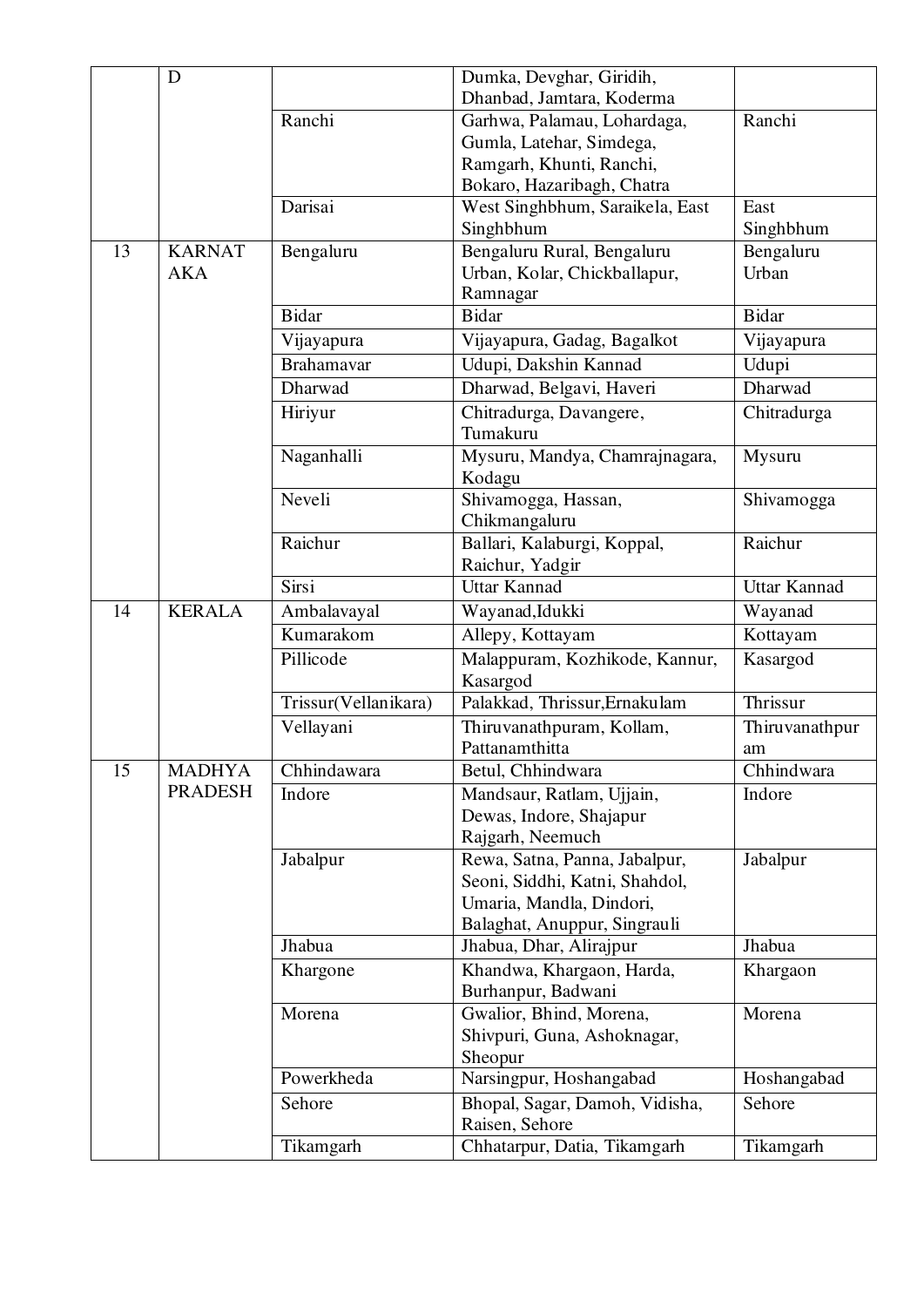| 16 | <b>MAHARASHT</b><br>RA | Akola        | Akola, Amravati, Wardha,<br>Buldana, Washim, Yeotmal               | Akola              |
|----|------------------------|--------------|--------------------------------------------------------------------|--------------------|
|    |                        | Dapoli       | Thane, Raigarh, Ratnagiri                                          | Ratnagiri          |
|    |                        | Igatpuri     | Nashik                                                             | Nashik             |
|    |                        | Kolhapur     | Satara, Kolhapur, Sangli                                           | Kolhapur           |
|    |                        | Mulde(Kudal) | Sindhudurg                                                         | Sindhudurg         |
|    |                        | Parbhani     | Bid, Osmanabad, Parbhani, Latur,                                   | Parbhan            |
|    |                        |              | Jalna, Hingole, Aurangabad,                                        |                    |
|    |                        |              | Nanded                                                             |                    |
|    |                        | Pune         | Solapur, Pune, Jalgaon                                             | Pune               |
|    |                        | Rahuri       | Dhule, Ahmednagar, Nandurbar                                       | Ahmednagar         |
|    |                        | Shindewahi   | Bhandra, Gadchiroli, Chandrapur,<br>Nagpur, Gondia                 | Chandrapur         |
| 17 | <b>MANIPUR</b>         | Lamphelpat   | Bishnupur, Chandel,                                                | <b>Imphal West</b> |
|    |                        | (Imphal)     | Churachandpur, Imphal East,                                        |                    |
|    |                        |              | Imphal West, Senapati,                                             |                    |
| 18 | <b>MEGHALAYA</b>       | Barapani     | Tamenglong, Thoubal, Ukhrul,<br>East Garo Hills, East Khasi Hills, | Ri Bhoi            |
|    |                        | (Umiam)      | North Garo Hills, Ri Bhoi, South                                   |                    |
|    |                        |              | Garo Hills, South West Garo                                        |                    |
|    |                        |              | Hills, South West Khasi Hills,                                     |                    |
|    |                        |              | West Garo Hills, West Jaintia                                      |                    |
|    |                        |              | Hills, West Khasi Hills,                                           |                    |
| 19 | <b>MIZORAM</b>         | Kolasib      | East Jainta Hills                                                  | Kolasib            |
|    |                        |              | Aizawl, Champhai, Kolasib,<br>Lawngtlai, Lunglei, Mamit            |                    |
|    |                        |              | Saiha, Sercchip                                                    |                    |
| 20 | <b>NAGALAND</b>        | Jharnapani   | Dimapur, Kohima, Longleng,                                         | Dimapur            |
|    |                        |              | Mokokchung, Mon, Peren,                                            |                    |
|    |                        |              | Phek, Tuensang, Wokha,                                             |                    |
|    |                        |              | Zunheboto, Kiphrie                                                 |                    |
| 21 | <b>ODISHA</b>          | Bhubaneshwar | Kendrapara, Khurda,                                                | Khurda             |
|    |                        |              | Jagatsinghpur, Puri, Cuttack,<br>Nayagarh,                         |                    |
|    |                        |              | Ganjam                                                             |                    |
|    |                        | Bhawanipatna | Kalahandi, Naupara                                                 | Kalahandi          |
|    |                        | G.Udaigiri   | Phulbani, Rayagada, Gajapati                                       | Phulbani/          |
|    |                        |              |                                                                    | Khandmal           |
|    |                        | Keonjhar     | Mayurbhanj, Keonjhar                                               | Keonjhar           |
|    |                        | Keirei       | Sundergarh, Deogarh                                                | Sundergarh         |
|    |                        | Ranital      | Balasore, Bhadrak, Jajpur                                          | <b>Bhadrak</b>     |
|    |                        | Similiguda   | Koraput, Nawarangapur                                              | Koraput            |
|    |                        | Chiplima     | Bargarh, Bolangir, Boudh,                                          | Sambalpur          |
|    |                        |              | Sonepur, Sambalpur,                                                |                    |
|    |                        | Mahisapat    | Jharsuguda<br>Angul, Dhenkanal                                     | Dhenkanal          |
|    |                        | Malkangiri   | Malkangiri                                                         | Malkangiri         |
|    |                        |              |                                                                    |                    |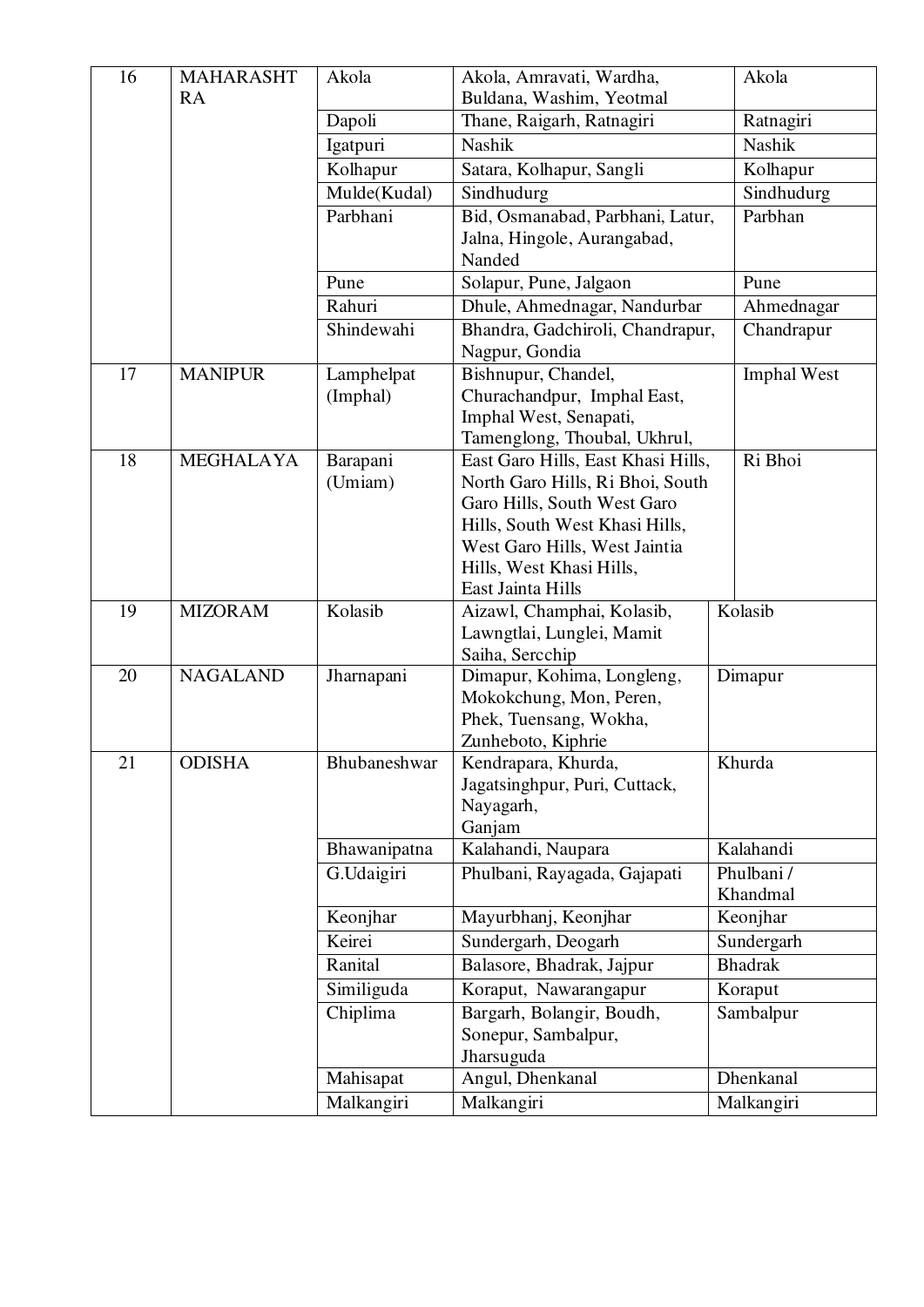| 22 | <b>PUDUCHE</b><br><b>RRY</b> | Karaikal              | Karaikal, Puducherry                                               | Karaikal                 |
|----|------------------------------|-----------------------|--------------------------------------------------------------------|--------------------------|
| 23 | <b>PUNJAB</b>                | <b>Bhatinda</b>       | Moga, Bhatinda, Mansa, Muktsar,<br>Sangrur, Barnala                | <b>Bhatinda</b>          |
|    |                              | Faridkot              | Firozepur, Faridkot, Fazilika                                      | Faridkot                 |
|    |                              | Gurudaspur            | Hoshiarpur, Gurdaspur, Pathankot                                   | Gurdaspur                |
|    |                              | Ludhiana              | Amritsar, Kapurthala, Jalandhar,                                   | Ludhiana                 |
|    |                              |                       | Ludhiana, Fatehgarh Sahib                                          |                          |
|    |                              |                       | Taran Taran, Patiala                                               |                          |
|    |                              | Kandi                 | Mohali, Rup Nagar, Nawanshahr                                      | Nawanshahr<br>/SBS Nagar |
| 24 | <b>RAJASTH</b>               | <b>Bikaner</b>        | Jaisalmer, Bikaner                                                 | <b>B</b> ikaner          |
|    | AN                           | Bhartpur(Sewar        | Bharatpur, Alwar, Dholpur, Sawai<br>Madhopur, Karauli              | Bharatpur                |
|    |                              | Banswara              | Dungarpur, Banswara, Pratapgarh                                    | Banswara                 |
|    |                              | Fatehpur(Sikar)       | Nagaur, Jhunjhunu, Sikar                                           | Sikar                    |
|    |                              | Jaipur(Durgapu<br>ra) | Jaipur, Ajmer, Tonk, Dausa                                         | Jaipur                   |
|    |                              | Jodhpur<br>(CAZRI)    | Barmer, Churu, Jalore, Jodhpur, Pali                               | Jodhpur                  |
|    |                              | Kota                  | Jhalawar, Kota, Bundi, Baran                                       | Kota                     |
|    |                              | Sriganganagar         | Sriganganagar, Hanumangarh                                         | Sriganganag<br>ar        |
|    |                              | Udaipur(CTAE)         | Udaipur, Sirohi, Bhilwara, Chittaurgarh,<br>Rajsamand              | Udaipur                  |
| 25 | <b>TAMIL</b><br><b>NADU</b>  | Chennai               | Chennai, Kancheepuram, Thirruvallur,<br>Vellore, Tiruvannamalai    | Chennai                  |
|    |                              | Coimbatore            | Cuddalore, Villupuram                                              | Coimbatore               |
|    |                              | Kanniwadi             | Coimbatore, Tiruppur, Erode                                        |                          |
|    |                              |                       | Pudukottai, Madurai, Dindigul, Theni,<br>Ramanathapuram, Sivaganga | Dindigul                 |
|    |                              | Kovilpatti            | Tuticorin, Virudhunagar, Tirunelveli                               | Tuticorin                |
|    |                              | Aduthurai             | Thanjavur, Nagapattinam, Thiruvarur,                               | Thanjavur                |
|    |                              |                       | Karur, Perambalur,                                                 |                          |
|    |                              |                       | Trichy, Ariyalur                                                   | Namakkal                 |
|    |                              | Namakkal              | Salem, Namakkal, Dharmapuri,<br>Krishnagiri                        |                          |
|    |                              | Pechiparai            | Kanyakumari                                                        | Kanyakuma<br>ri          |
|    |                              | Ooty                  | Nilgiris                                                           | Nilgiris                 |
| 26 | <b>TELANGA</b>               | Hyderabad             | Jangaon, Jogulamba Gadwal,                                         | Rangareddy               |
|    | <b>NA</b>                    |                       | Mahabubnagar                                                       |                          |
|    |                              |                       | Medak, Medchal_Malkajgiri,                                         |                          |
|    |                              |                       | Nagarkurnool, Nalgonda, Rangareddy,                                |                          |
|    |                              |                       | Sangareddy, Siddipet, Suryapet,                                    |                          |
|    |                              |                       | Vikarabad, Wanaparthy,                                             |                          |
|    |                              |                       | Warangal_Rural, Warangal_Urban,                                    |                          |
|    |                              | Jagtiyal              | Yadadri Bhuvanagiri, Adilabad<br>Bhadradri Kothagudem, Jagtial,    | Jagtial                  |
|    |                              |                       | Jayashankar Bhupalpally, Kamareddy,                                |                          |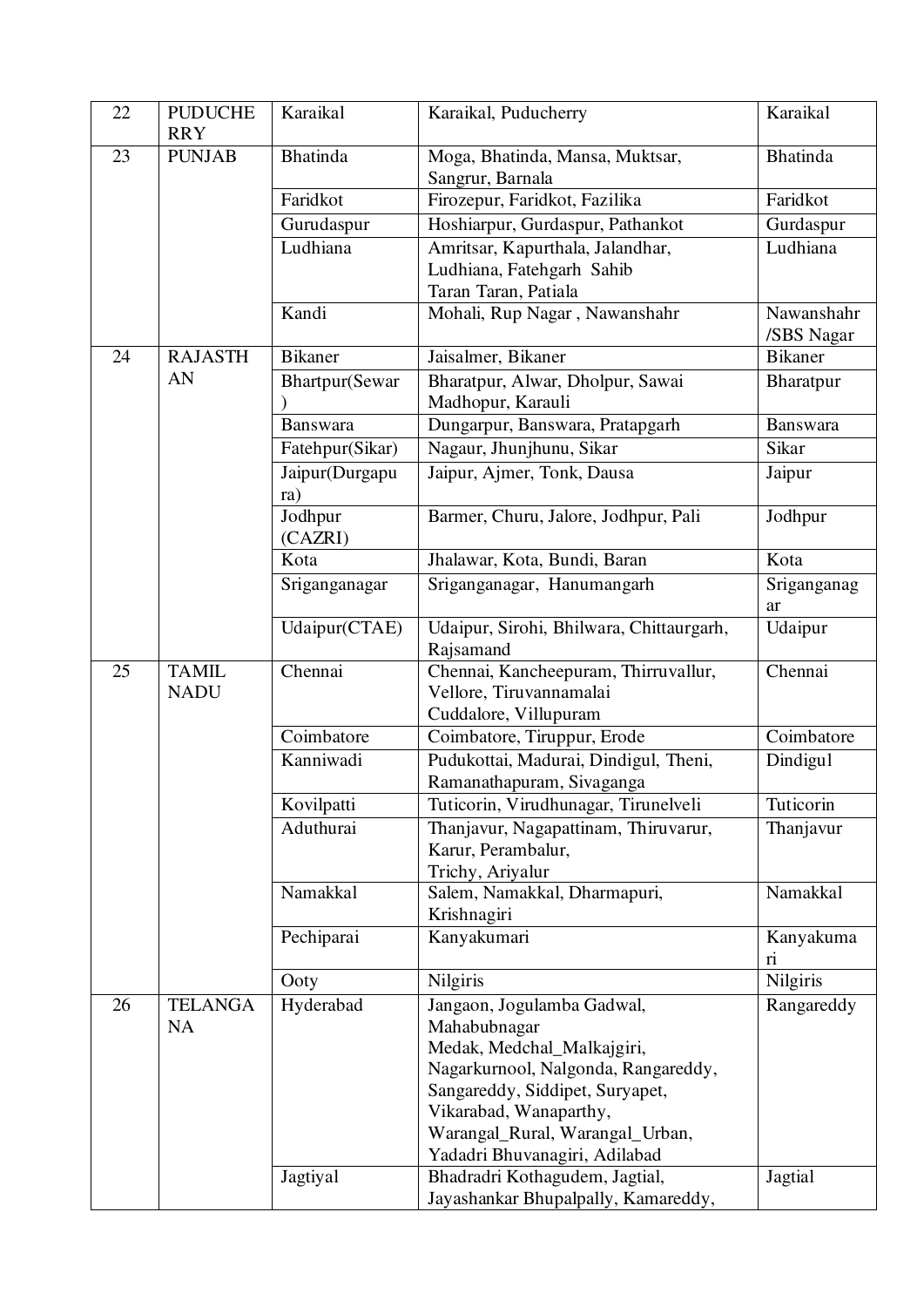|    |                |                | Karimnagar, Khammam,                     |                    |
|----|----------------|----------------|------------------------------------------|--------------------|
|    |                |                | Kumarambheem, Asifabad, Mancherial,      |                    |
|    |                |                | Nirmal, Nizamabad, Peddapalle,           |                    |
|    |                |                | Mahabubabad, Rajanna Sircilla            |                    |
| 27 | <b>TRIPURA</b> | Lembuchera     | Dhalai, Gomati, Khowai, North Tripura,   | West               |
|    |                |                | South Tripura, Unakoti, West Tripura,    | Tripura            |
|    |                |                | Sepahijela,                              |                    |
| 28 | <b>UTTAR</b>   | Allahabad      | Fatehpur, Pratapgarh, Allahabad,         | Allahabad          |
|    | <b>PRADESH</b> |                | Chitrakoot, Kaushambi                    |                    |
|    |                | <b>Bharari</b> | Jaluan, Jhansi, Lalitpur, Mahoba, Banda, | Jhansi             |
|    |                |                | Hamirpur                                 |                    |
|    |                | Baharaich      | Baharaich, Sarvasti, Balarampur, Gonda,  | Baharaich          |
|    |                |                | Kushinagar, Sidharthnagar, Maharajganj   |                    |
|    |                | Faizabad       | Barabanki, Raebareli, Sultanpur,         | Faizabad           |
|    |                |                | Faizabad, Basti, Ambedkarnagar, Sant     |                    |
|    |                |                | Kabir Nagar, Gorakhpur, Deoria,          |                    |
|    |                |                | Ballia, Amethi                           |                    |
|    |                | Kanpur         | Kannauj, Mathura, Agra, Etah, Mainpuri,  | Kanpur             |
|    |                |                | Firozabad, Etawah,                       | Urban              |
|    |                |                | Auraiya, Kanpur Rural, Kanpur Nagar,     |                    |
|    |                |                | Uannao, Lucknow, Sitapur, Hardoi,        |                    |
|    |                |                | Lakhimpur, Hatras, Kanshi Ram Nagar      |                    |
|    |                | Modipuram      | Meerut, Pilibhit, Saharnpur,             | Meerut             |
|    |                |                | Muzzafaranagar, Baghpat, Ghaziabad,      |                    |
|    |                |                | Gautam Bhudha Nagar, Aligarh,            |                    |
|    |                |                | Bulandsahar,                             |                    |
|    |                |                | Moradabad, Amroha, Bijnore, Budaun,      |                    |
|    |                |                | Bareily, Rampur, Shahajanpur,            |                    |
|    |                |                | Farrukhabad, Shamli, Shamba, Hapur       |                    |
|    |                | Varanasi       | Varanasi, Azamgarh, Gazipur, Chandauli,  | Varanasi           |
|    |                |                | Sonabhadra, Mirzapur, St. Ravidasnagar,  |                    |
|    |                |                | Jaunpur, Mau                             |                    |
| 29 | <b>UTTARA</b>  | Pantnagar      | Udham Singh Nagar, Nainital              | Udham              |
|    | <b>KHAND</b>   |                |                                          | <b>Singh Nagar</b> |
|    |                | Ranichauri     | Uttarkashi, Chamoli, Rudraprayag,        | Tehri-             |
|    |                |                | Pithoragarh, Bageshwar,                  | Garhwal            |
|    |                |                | Champawat, Almora, Tehri-Garhwal         |                    |
|    |                | Roorki         | Dehradun, Pauri, Haridwar                | Haridwar           |
| 30 | <b>WEST</b>    | Kalimpong      | Darjeeling                               | Kalimpong          |
|    | <b>BENGAL</b>  | Kalyani        | Murshidabad, Poorva-Bardhaman, Nadia,    | Nadia              |
|    |                |                | Hooghly                                  |                    |
|    |                |                | North-24-Pargans, Howrah                 |                    |
|    |                | Kharagpur      | West Midnapore, Purulia, Birbhum,        | West               |
|    |                |                | <b>Bankura</b>                           | Midnapore          |
|    |                | Pundibari      | Jalpaiguri, Kochbeehar, North Dinajpur   | Kochbeehar         |
|    |                | Kakdwip        | South 24 Parganas, Purba Midnapore       | South 24           |
|    |                |                |                                          | Parganas           |
|    |                | Majhian        | Dakshan-Dinajpur, Maldah                 | Dakshan-           |
|    |                |                |                                          | dinajpur           |

**Annexure II**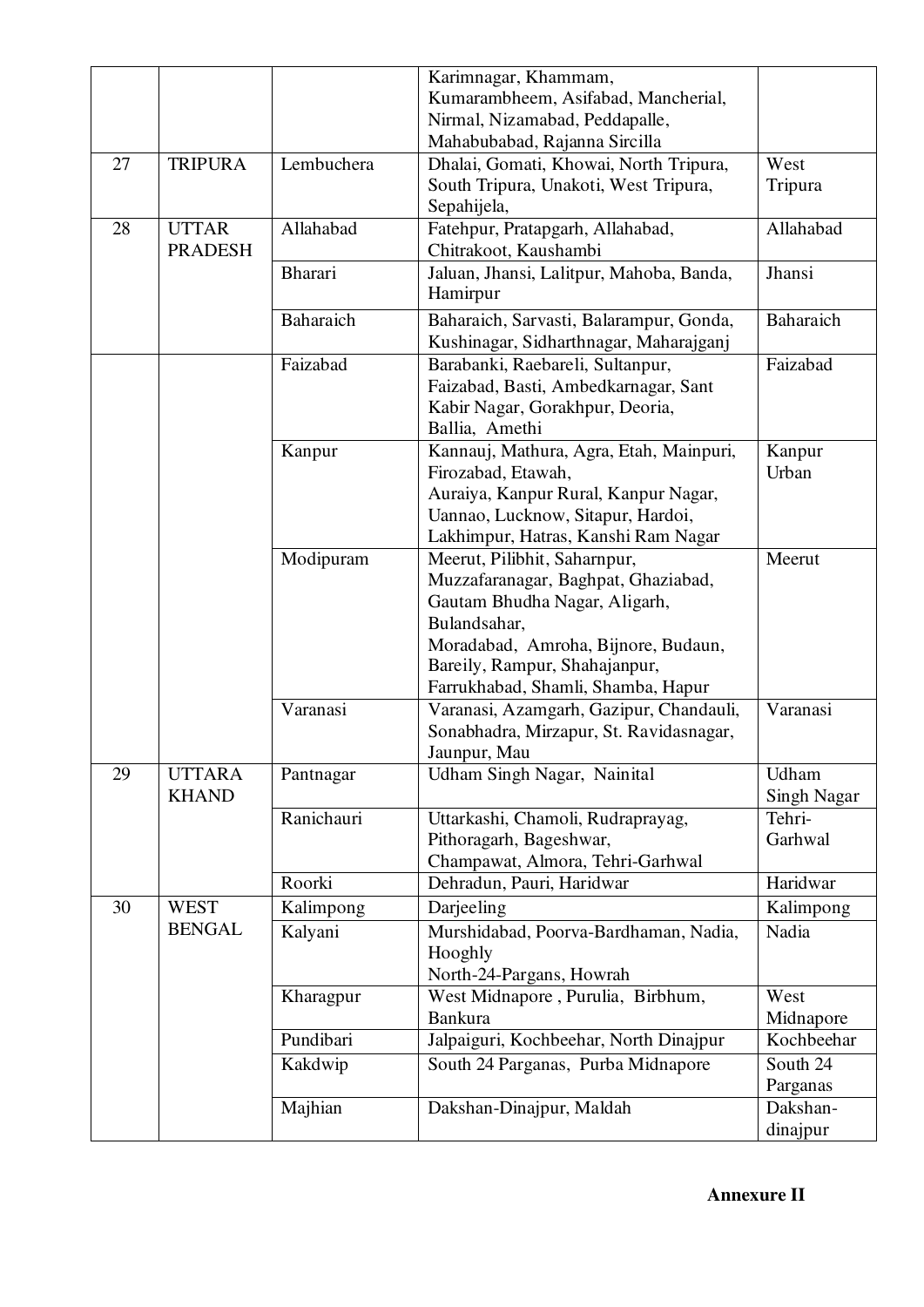| List of 200 DAMUs under GKMS scheme (covering 115 Aspirational Districts) |                                    |     |                 |                                           |  |
|---------------------------------------------------------------------------|------------------------------------|-----|-----------------|-------------------------------------------|--|
| S.No                                                                      | <b>State</b>                       | No. | <b>District</b> | <b>KVK Name</b>                           |  |
| $\mathbf{1}$                                                              | <b>Andhra Pradesh</b>              | 9   | Prakasam        | KVK Prakasam (Darsai)                     |  |
| $\overline{2}$                                                            |                                    |     | East Godavari   | KVK Kalavacharla                          |  |
| 3                                                                         |                                    |     | *YSR Kaddappa   | <b>KVK Utukur</b>                         |  |
| $\overline{4}$                                                            |                                    |     | *Viziagnagaram  | KVK, Rastakuntubai                        |  |
| 5                                                                         |                                    |     | Nellore         | <b>KVK AK Nagar</b>                       |  |
| 6                                                                         |                                    |     | Kurnool         | KVK Banavasivillage                       |  |
| $\overline{7}$                                                            |                                    |     | West Godavari   | KVK Venkatramannagudem                    |  |
| 8                                                                         |                                    |     | Krishna         | KVK Garikapadu                            |  |
| 9                                                                         |                                    |     | Srikakulam      | KVK Ambadavasla                           |  |
| 10                                                                        | <b>Arunachal</b><br><b>Pradesh</b> | 3   | *Namsai         | Dist Lohit                                |  |
| 11                                                                        |                                    |     | Papumpare       | <b>KVK</b> Papumpare                      |  |
| 12                                                                        |                                    |     | Tawang          | <b>KVK</b> Tawang                         |  |
| 13                                                                        | Assam                              | 8   | *Hailakandi     | KVK Hailakandi, Chandpur                  |  |
| 14                                                                        |                                    |     | *Dhubri         | KVK Dhubri, AAU, Bilasipara               |  |
| 15                                                                        |                                    |     | *Barpeta        | KVK Barpeta, Howly                        |  |
| 16                                                                        |                                    |     | Cachar          | <b>KVK Cachar</b>                         |  |
| 17                                                                        |                                    |     | *Darrang        | KVK Darrang, Mangaldoi                    |  |
| 18                                                                        |                                    |     | *Baksa          | <b>KVK Baksa</b>                          |  |
| 19                                                                        |                                    |     | *Udalguri       | KVK Udalguri, AAU, Lalpool                |  |
| 20                                                                        |                                    |     | *Goalpara       | KVK Goalpara, Dudhoni,<br>Goalpara, Assam |  |
| 21                                                                        | <b>Bihar</b>                       | 14  | *Khagaria       | KVK Khagaria                              |  |
| 22                                                                        |                                    |     | *Gaya           | KVK Gaya                                  |  |
| 23                                                                        |                                    |     | *Purnea         | KVK Purnia(Jalalgarh)                     |  |
| 24                                                                        |                                    |     | East Champaran  | KVK Piprakothi                            |  |
| 25                                                                        |                                    |     | *Begusarai      | <b>KVK</b><br>Begusarai(Khodawanpur)      |  |
| 26                                                                        |                                    |     | *Katihar        | KVK Katihar (Tingachia)                   |  |
| 27                                                                        |                                    |     | *Sitamarhi      | KVK Sitamarhi                             |  |
| 28                                                                        |                                    |     | *Sheikpura      | KVK Shekhpura                             |  |
| 29                                                                        |                                    |     | *Nawada         | KVK Kauakaul, Nawada                      |  |
| 30                                                                        |                                    |     | *Banka          | KVK Vijaynagar                            |  |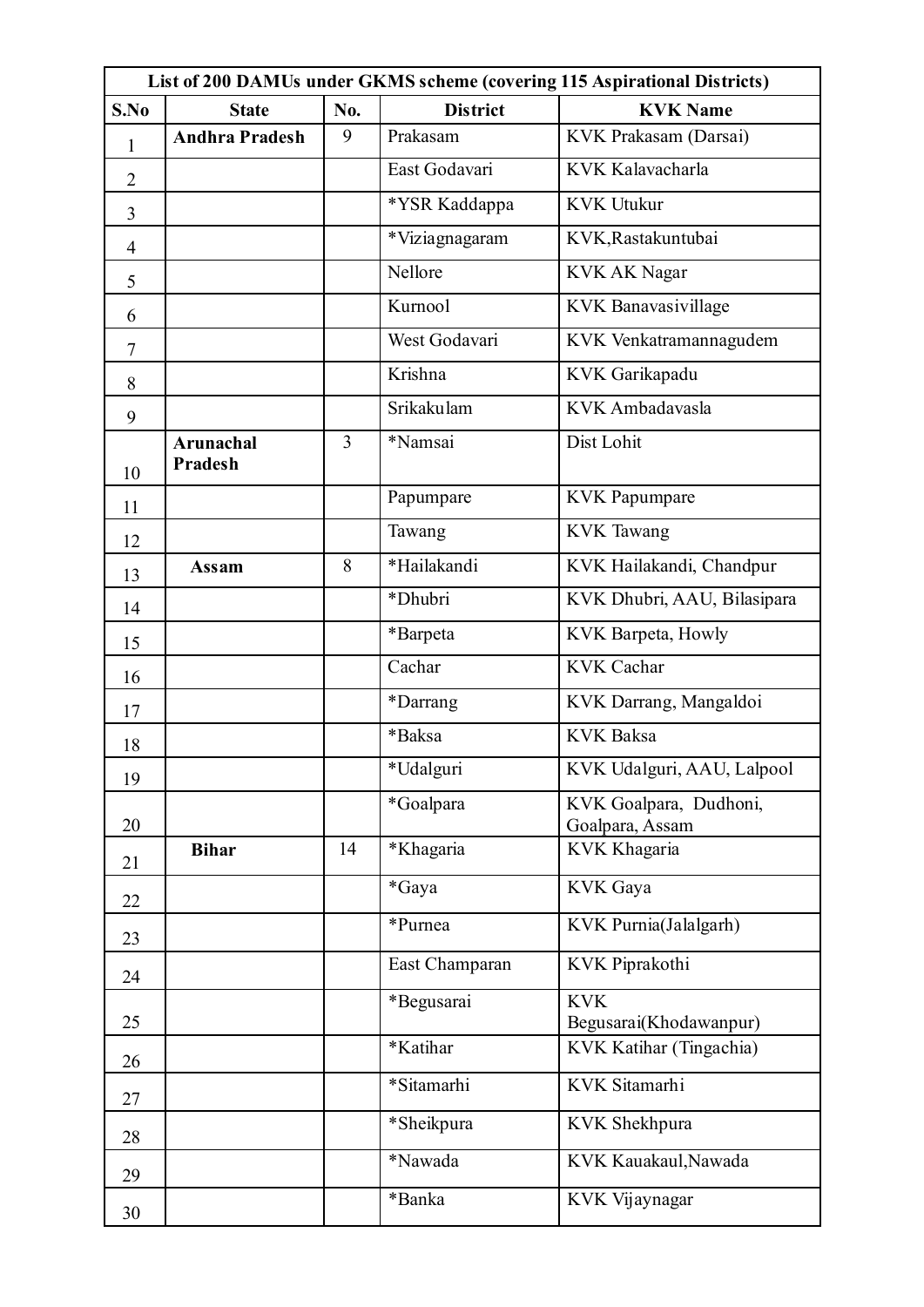| 31 |             |                | *Jamui        | <b>KVK Khadigram</b>                        |
|----|-------------|----------------|---------------|---------------------------------------------|
| 32 |             |                | *Araraia      | <b>KVK</b> Araria                           |
| 33 |             |                | *Muzaffarpur  | <b>KVK</b> Saraiya                          |
| 34 |             |                | *Aurangabad   | KVK Aurangabad (Siris)                      |
| 35 | Chattisgarh | 9              | *Mahasamund   | <b>KVK</b> Mahasamund                       |
| 36 |             |                | *Korba        | KVK Korba                                   |
| 37 |             |                | Jashpur       | <b>KVK</b> Dumarbahar                       |
| 38 |             |                | *Narayanpur   | <b>KVK</b> Narayanpur                       |
| 39 |             |                | *Bijapur      | <b>KVK Bijapur</b>                          |
| 40 |             |                | *Rajnanadgaon | KVK Rajnanadgaon                            |
| 41 |             |                | *Kanker       | <b>KVK Kanker</b>                           |
| 42 |             |                | *Dantewada    | <b>KVK</b> Dantewada                        |
| 43 |             |                | Korea         | KVK Korea (Salka)                           |
| 44 | Goa         | $\overline{2}$ | North Goa     | <b>KVK</b> Goa                              |
| 45 |             |                | South Goa     | KVK Panji                                   |
| 46 | Gujarat     | 9              | Panchmahal    | <b>KVK Panchmahal</b>                       |
| 47 |             |                | *Dahod        | <b>KVK</b> Dahod                            |
| 48 |             |                | Amreli        | <b>KVK</b> Amreli                           |
| 49 |             |                | Dang          | KVK Waghai                                  |
| 50 |             |                | *Narmada      | KVK Seed multiplication farm,<br>Dediyapada |
| 51 |             |                | Vadodra       | KVK Vadodara                                |
|    |             |                |               |                                             |
| 52 |             |                | Valsad        | <b>KVK Valsad</b>                           |
| 53 |             |                | Jamnagar      | KVK Air force road                          |
| 54 |             |                | Surat         | KVK CRC, Athwaline                          |
| 55 | Haryana     | 6              | Sonipat       | KVK Jagdishpur, Sonipat                     |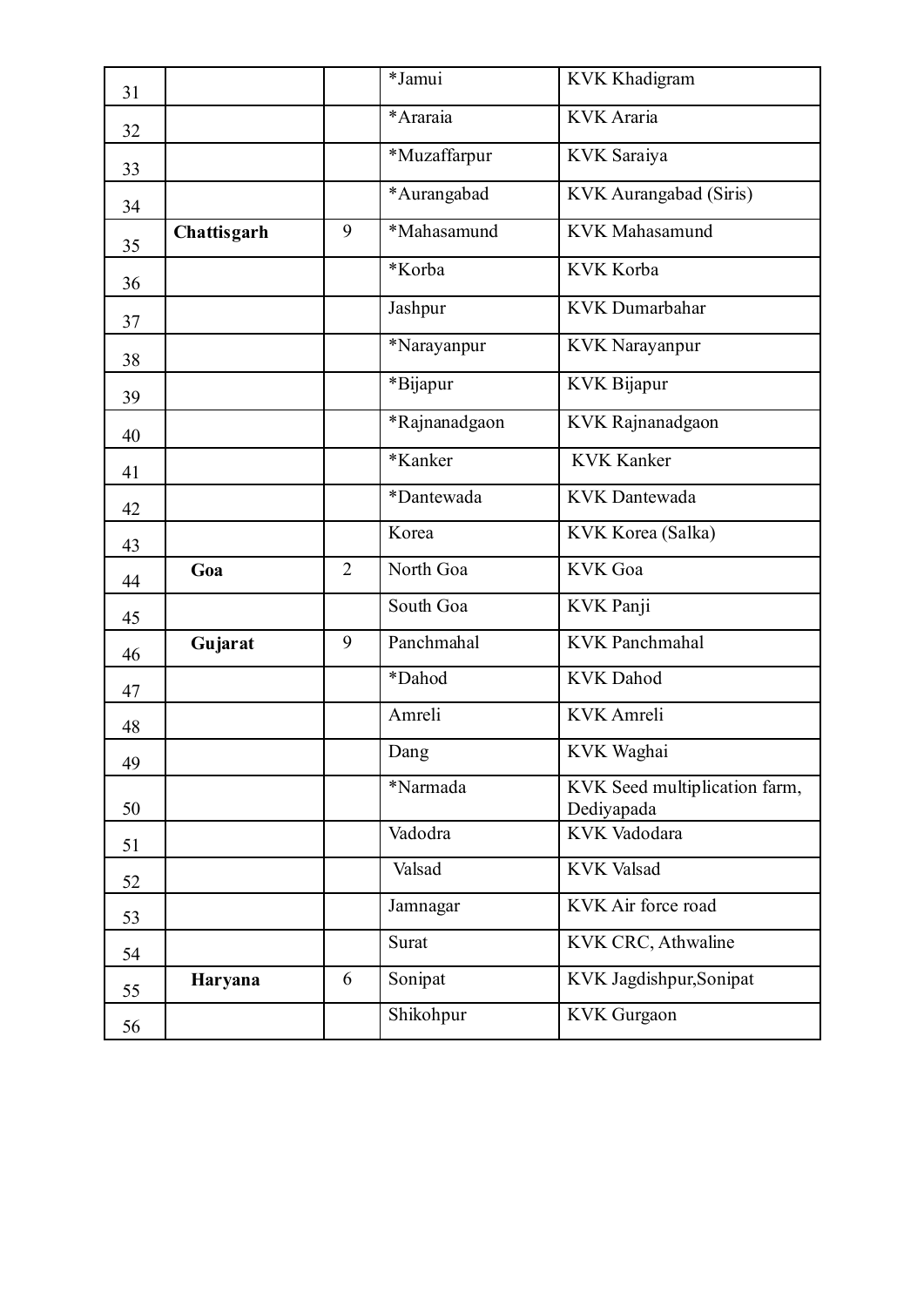| 57 |                       |                | Karnal         | <b>KVK NDRI</b>                    |
|----|-----------------------|----------------|----------------|------------------------------------|
| 58 |                       |                | Mahendragarh   | KVK Mahendragarh                   |
| 59 |                       |                | Kurukshetra    | <b>KVK Urbanstate</b>              |
| 60 |                       |                | Yamunanagar    | <b>KVK</b> Damla                   |
|    | <b>Himachal</b>       | $\overline{4}$ | *Chamba        | KVK Chamba (Saru Farm)             |
| 61 | <b>Pradesh</b>        |                |                |                                    |
| 62 |                       |                | Bilaspur       | <b>KVK Bilaspur</b>                |
| 63 |                       |                | Sundernagar    | <b>KVK</b> Mandi                   |
| 64 |                       |                | Sirmaur        | KVK Sirmaur (Dhulakuan)            |
| 65 | <b>J</b> and <b>K</b> | $\overline{4}$ | *Baramula      | KVK Baramula (Kunzer,<br>Tangmarg) |
| 66 |                       |                | Kathua         | <b>KVK Kathua</b>                  |
| 67 |                       |                | *Kupwara       | <b>KVK Kupwara</b>                 |
| 68 |                       |                | Reasi          | <b>KVK Reasi</b>                   |
| 69 | <b>Jharkhand</b>      | 17             | *Lohardagga    | KVK Lohardaga BAU                  |
| 70 |                       |                | *West Singhbum | KVK BAU Jagannathpur               |
| 71 |                       |                | *Sahibganj     | KVK Sahibganj                      |
| 72 |                       |                | *Kunthi        | KVK Diyankel Village               |
| 73 |                       |                | *Simdega       | KVK Bano Simdega                   |
| 74 |                       |                | *Pakur         | <b>KVK Pakur</b>                   |
| 75 |                       |                | *Godda         | <b>KVK</b> Godda                   |
| 76 |                       |                | Deoghar        | <b>KVK</b> Deoghar                 |
| 77 |                       |                | *Chatra        | <b>KVK Chatra</b>                  |
| 78 |                       |                | *Palamu        | KVK Palamu Daltanganj              |
| 79 |                       |                | *Bokaro        | KVK Bokaro (Petabvar)              |
| 80 |                       |                | *Garhwa        | KVK Garhwa                         |
| 81 |                       |                | *Ramgarh       | <b>KVK Ramgarh</b>                 |
| 82 |                       |                | *Giridih       | KVK Giridih Bengabad               |
| 83 |                       |                | *Hazaribag     | KVK Hazaribag                      |
| 84 |                       |                | *Latehar       | <b>KVK Latehar Balumath</b>        |
| 85 |                       |                | *Gumla         | KVK Gumla Bishnupur                |
| 86 | Karnataka             | 12             | Haveri         | KVK Hanumanamatti                  |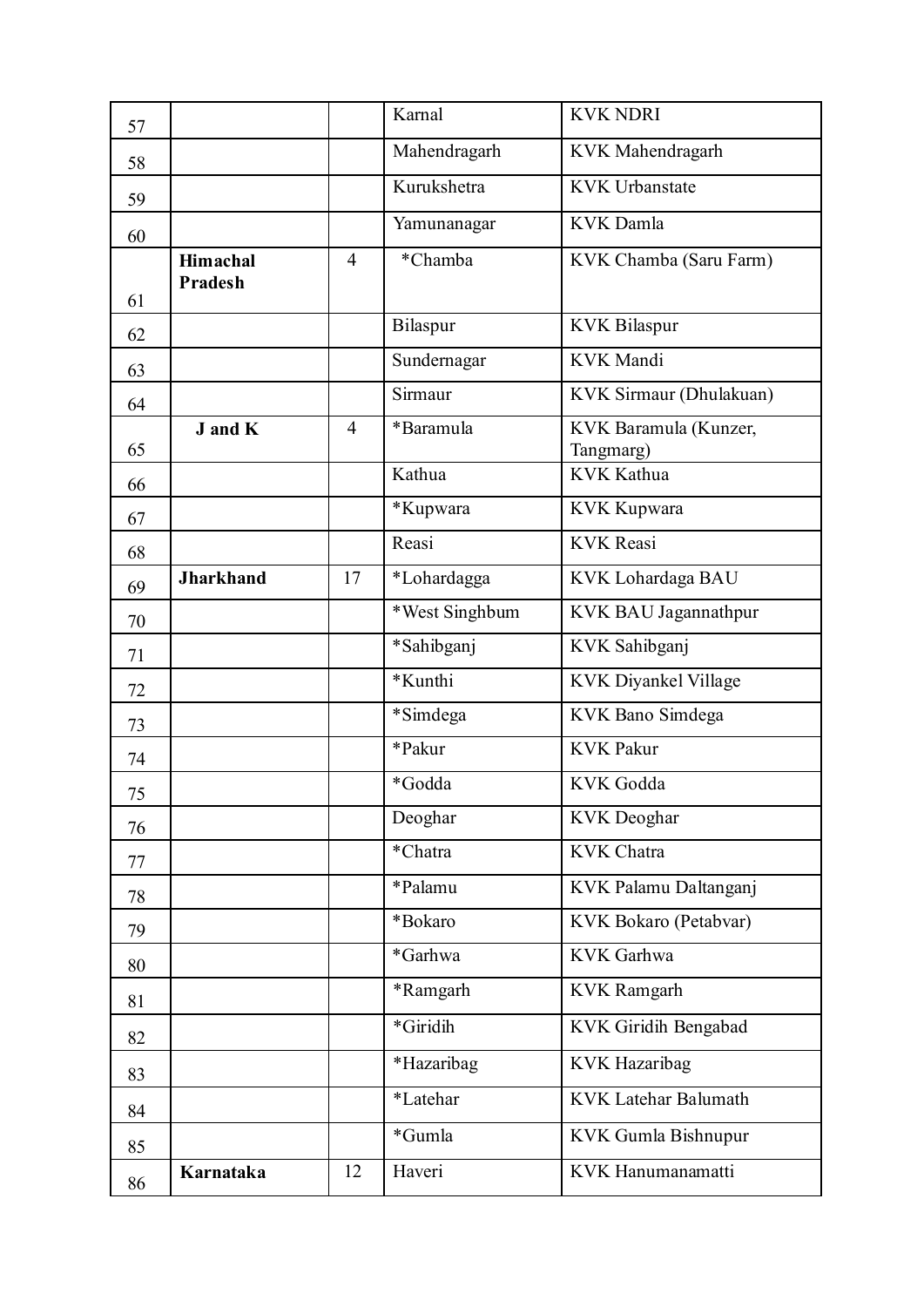| 87  |                          |                | Mandya       | KVK, V.C.Farm, Mandya                       |
|-----|--------------------------|----------------|--------------|---------------------------------------------|
| 88  |                          |                | Bellary      | KVK Hageri                                  |
| 89  |                          |                | Chikmagalur  | KVK chikmagalur                             |
| 90  |                          |                | Kodagu       | <b>KVK</b> Gonikoppal                       |
| 91  |                          |                | Bagalkot     | <b>KVK Agriculture Research</b><br>Station, |
| 92  |                          |                | Koppal       | KVK ARS Campus, Kanakgiri<br>Road           |
| 93  |                          |                | *Yadgir      | KVK Kawadimatti                             |
| 94  |                          |                | Tumkur       | KVK ZARS, Konehally                         |
| 95  |                          |                | Ramnagaram   | KVK Chandurayanghalli                       |
| 96  |                          |                | Chamrajnagar | KVK Seed Farm, Hardanhally                  |
| 97  |                          |                | Kolar        | <b>KVK</b> Tanka Farm                       |
| 98  | <b>Kerala</b>            | $\overline{3}$ | Malappuram   | <b>KVK</b> Malappuram                       |
| 99  |                          |                | Palghat      | <b>KVK</b> Pattambi                         |
| 100 |                          |                | Kollam       | <b>KVK Kollam</b>                           |
| 101 | Lakshadweep              | $\mathbf{1}$   | Kiltan       | KVK, Lakshadweep                            |
|     |                          |                |              |                                             |
| 102 | Madhya<br><b>Pradesh</b> | 14             | Ashoknagar   | KVK Ashoknagar                              |
| 103 |                          |                | *Singrauli   | KVK Singrauli                               |
| 104 |                          |                | Neemuch      | <b>KVK</b> Neemuch                          |
| 105 |                          |                | Rewa         | <b>KVK</b> Rewa                             |
| 106 |                          |                | Katni        | KVK Katni                                   |
| 107 |                          |                | *Damoh       | <b>KVK</b> Damoh                            |
| 108 |                          |                | *Barwani     | KVK Badwani                                 |
| 109 |                          |                | *Rajgarh     | <b>KVK Rajgarh</b>                          |
| 110 |                          |                | Shahdol      | <b>KVK Shahdol</b>                          |
| 111 |                          |                | Balaghat     | <b>KVK</b> Badgaon                          |
| 112 |                          |                | *Guna        | <b>KVK</b> Guna                             |
| 113 |                          |                | *Khandwa     | <b>KVK Khandwa</b>                          |
| 114 |                          |                | Shivpuri     | KVK Shivpuri                                |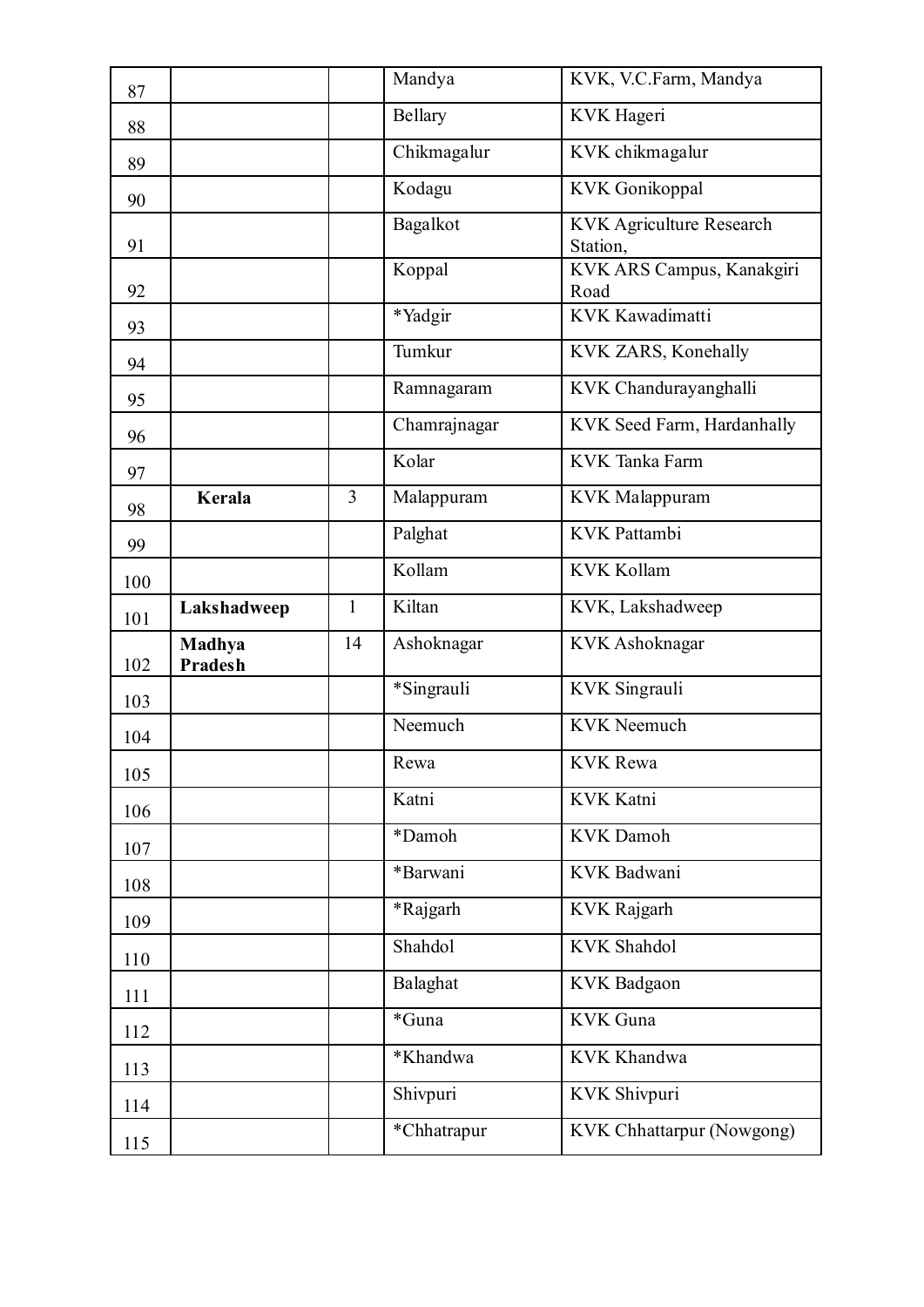| 116 | Maharashtra      | 10             | Nagpur              | <b>KVK Nagpur</b>               |
|-----|------------------|----------------|---------------------|---------------------------------|
| 117 |                  |                | Palghar             | <b>KVK</b> Thane                |
| 118 |                  |                | *Nandurbar          | <b>KVK</b> Nandurbar            |
| 119 |                  |                | Solapur             | KVK Solapur-II                  |
| 120 |                  |                | *Osmanabad          | KVK Osmanabad                   |
| 121 |                  |                | Aurangabad          | KVK Aurangabad-I                |
| 122 |                  |                | Bhandara            | <b>KVK</b> Bhandara             |
| 123 |                  |                | *Gadchiroli         | KVK Gadchiroli                  |
| 124 |                  |                | Buldana             | KVK Buldana-II                  |
| 125 |                  |                | *Wasim              | <b>KVK Washim</b>               |
| 126 | <b>Manipur</b>   | 1              | *Chandel            | <b>KVK Chandel</b>              |
| 127 | Meghalaya        | $\overline{2}$ | *Ribhoi             | KVK Ribhoi                      |
| 128 |                  |                | West Khasi Hills    | <b>KVK</b> Nongstoin            |
| 129 | <b>Mizoram</b>   | $\mathbf{1}$   | *Mamit              | <b>KVK</b> Mamit                |
| 130 | <b>Nagaland</b>  | $\overline{2}$ | Mokokchung          | <b>KVK Mokokchung</b>           |
| 131 |                  |                | *Kephire            | <b>KVK Kiphire</b>              |
| 132 | <b>New Delhi</b> | $\mathbf{1}$   | South–West District | KVK Ujwa                        |
| 133 | Odisha           | 10             | Cuttack             | KVK Cuttack (Santhapur<br>Farm) |
| 134 |                  |                | *Rayagada           | KVK, Gunupur                    |
| 135 |                  |                | Mayurbhaj           | KVK Mayurnhaj                   |
| 136 |                  |                | *Balangir           | KVK Nimkana                     |
| 137 |                  |                | Jagatsinghpur       | KVK Jagatsinghpur               |
| 138 |                  |                | Nayagarh            | KVK Panipolia                   |
| 139 |                  |                | Ganjam              | KVK Benakuda                    |
| 140 |                  |                | *Gajapati           | KVK R. Udayagiri                |
| 141 |                  |                | Puri                | <b>KVK Puri</b>                 |
| 142 |                  |                | Angul               | <b>KVK</b> Angul                |
| 143 | Puducherry       | $\mathbf{1}$   | Puducherry          | <b>KVK Puducherry</b>           |
| 144 | Punjab           | 5              | Ropar               | <b>KVK</b> Ropar                |
| 145 |                  |                | Jalandhar           | KVK Jalandhar (Nurmahal)        |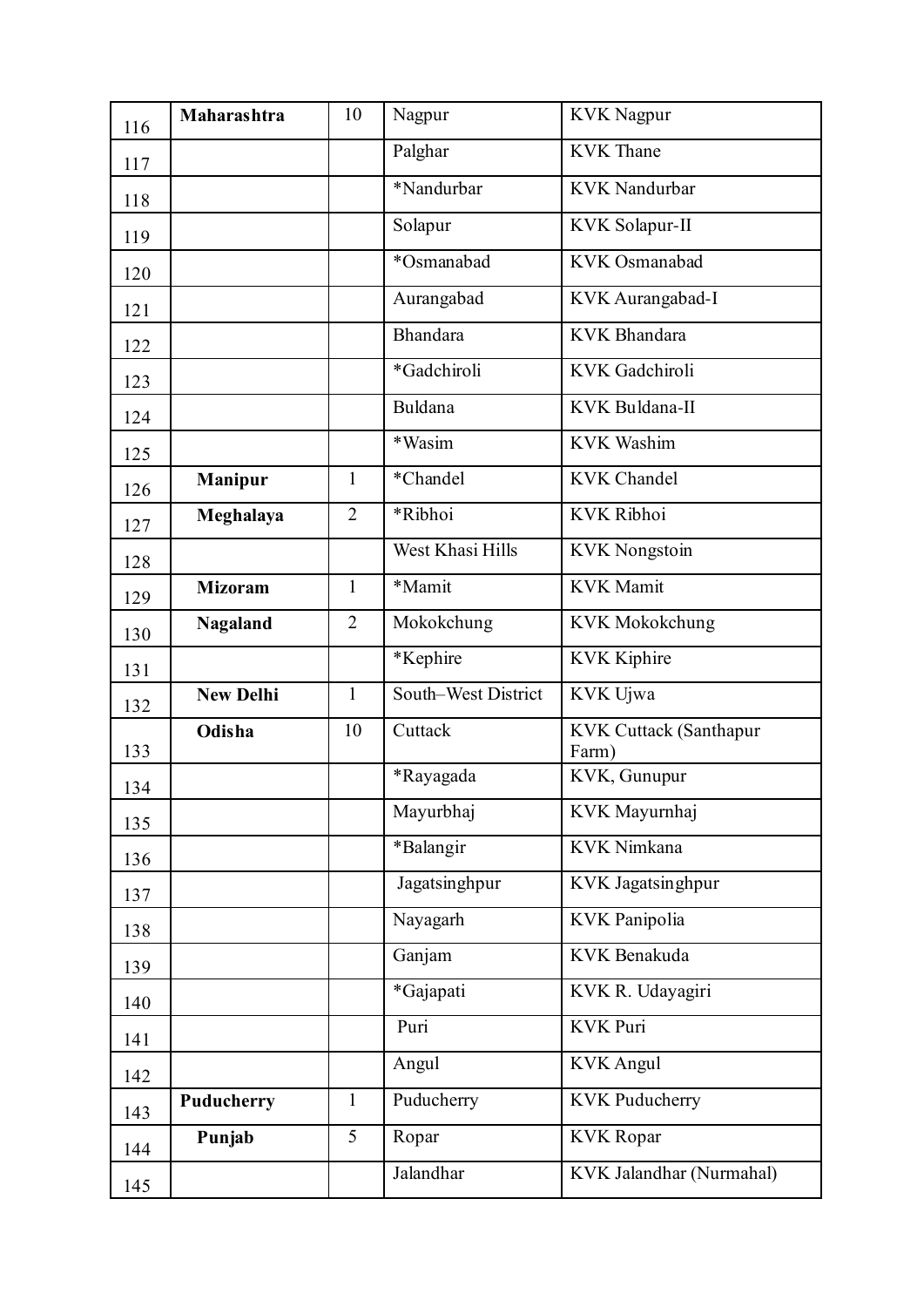| 146 |                   |                | *Firozpur                    | KVK Ferozpur (Malwal Farm)              |
|-----|-------------------|----------------|------------------------------|-----------------------------------------|
| 147 |                   |                | *Moga                        | KVK Moga (Budh Singh<br>Wala)           |
| 148 |                   |                | Barnala                      | Krishi Vigyan Kendra,<br>Barnala-148107 |
| 149 | Rajasthan         | 9              | Chittorgarh                  | KVK, Chittorgarh                        |
| 150 |                   |                | Dungarpur                    | <b>KVK</b> Dungarpur                    |
| 151 |                   |                | *Karauli                     | <b>KVK Karauli</b>                      |
| 152 |                   |                | $\overline{\ast J}$ aisalmer | KVK Jaisalmer-I                         |
| 153 |                   |                | Hanumangarh                  | KVK Sangaria, Hanumangarh-<br>I         |
| 154 |                   |                | Jalore                       | <b>KVK</b> Jalore                       |
| 155 |                   |                | *Dholpur                     | <b>KVK</b> Dholpur                      |
| 156 |                   |                | *Baran                       | KVK Anta, Baran                         |
| 157 |                   |                | *Sirohi                      | <b>KVK</b> Sirohi                       |
| 158 | <b>Sikkim</b>     | $\overline{2}$ | East Sikkim                  | <b>KVK Ranipool</b>                     |
| 159 |                   |                | *West Sikkim                 | <b>KVK</b> Manga                        |
| 160 | <b>Tamil Nadu</b> | 10             | Cuddalore                    | KVK Vridhachalam                        |
| 161 |                   |                | Pudukkottai                  | KVK Pudukkottai                         |
| 162 |                   |                | *Ramanathpuram               | KVK Ramnathpuram                        |
| 163 |                   |                | *Virudhunagar                | KVK Aruppukottai                        |
| 164 |                   |                | Vellore                      | KVK Virinjipuram                        |
| 165 |                   |                | Thirruvallur                 | <b>KVK</b> Tirur                        |
| 166 |                   |                | Kancheepuram                 | <b>KVK Kattupakkam</b>                  |
| 167 |                   |                | Dharmapuri                   | <b>KVK Papparapatty</b>                 |
| 168 |                   |                | Salem                        | Krishi Vigyan Kendra, Salem             |
| 169 |                   |                | Tiruchirapalli               | KVK Sirugamani                          |
| 170 | Telangana         | $\overline{4}$ | *Adilabad                    | <b>KVK</b> Adilabad                     |
| 171 |                   |                | Nalgonda                     | KVK Nalgonda (Kampasagar)               |
| 172 |                   |                | *Warangal                    | KVK Warangal (Mamnoor)                  |
| 173 |                   |                | *Khammam                     | KVK Khammam (Wyra)                      |
| 174 | <b>Tripura</b>    | $\mathbf{1}$   | *Dhalai                      | <b>KVK</b> Dhalai                       |